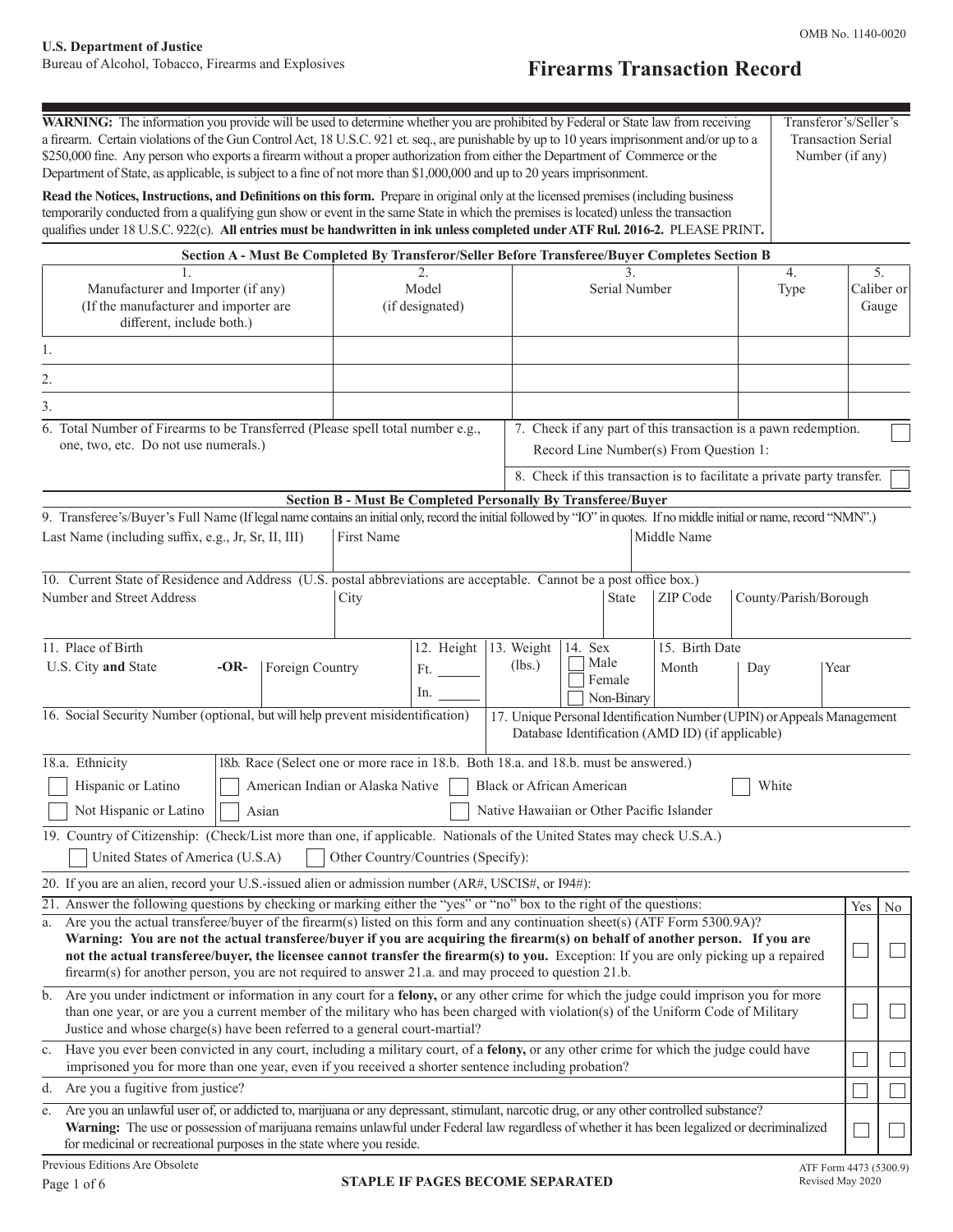|         |                                                                                                                                                                                                                                                                                      | Yes | N <sub>0</sub> |  |  |
|---------|--------------------------------------------------------------------------------------------------------------------------------------------------------------------------------------------------------------------------------------------------------------------------------------|-----|----------------|--|--|
|         | Have you ever been adjudicated as a mental defective OR have you ever been committed to a mental institution?                                                                                                                                                                        |     |                |  |  |
| g.      | Have you ever been discharged from the Armed Forces under dishonorable conditions?                                                                                                                                                                                                   |     |                |  |  |
| h.      | Are you subject to a court order, including a Military Protection Order issued by a military judge or magistrate, restraining you from<br>harassing, stalking, or threatening your child or an intimate partner or child of such partner?                                            |     |                |  |  |
|         | Have you ever been convicted in any court of a misdemeanor crime of domestic violence, or are you or have you ever been a member of<br>the military and been convicted of a crime that included, as an element, the use of force against a person as identified in the instructions? |     |                |  |  |
|         | Have you ever renounced your United States citizenship?                                                                                                                                                                                                                              |     |                |  |  |
|         | k. Are you an alien illegally or unlawfully in the United States?                                                                                                                                                                                                                    |     |                |  |  |
| 21.1.1  | Are you an alien who has been admitted to the United States under a nonimmigrant visa?                                                                                                                                                                                               |     |                |  |  |
| 21.1.2. | If you are such an alien do you fall within any of the exceptions stated in the instructions? (U.S. citizens/nationals leave 21.1.2. blank)                                                                                                                                          |     |                |  |  |

**I certify that my answers in Section B are true, correct, and complete. I have read and understand the Notices, Instructions, and Definitions on ATF Form 4473. I understand that answering "yes" to question 21.a. if I am not the actual transferee/buyer is a crime punishable as a felony under Federal law, and may also violate State and/or local law. I understand that a person who answers "yes" to any of the questions 21.b. through 21.k. is prohibited from receiving or possessing a firearm. I understand that a person who answers "yes" to question 21.l.1. is prohibited from receiving or possessing a firearm, unless the person answers "yes" to question 21.l.2. and provides the documentation required in 26.d. I also understand that making any false oral or written statement, or exhibiting any false or misrepresented identification with respect to this transaction, is a crime punishable as a felony under Federal law, and may also violate State and/or local law. I further understand that the repetitive purchase of firearms for the purpose of resale for livelihood and profit without a Federal firearms license is a violation of Federal law.**<br> **profit without a Simple Simple Simple Simple Simple Simple Simple Simple Simple Simple Simple Simple Simple Simple Simple Simple Simple Simple Si** 

| 22. Transferee's/Buyer's Signature                                                                                                                                                                                                               |  | 23. Certification Date<br>Month                                                                                                                                                                             | Day                        | Year                       |            |  |  |  |
|--------------------------------------------------------------------------------------------------------------------------------------------------------------------------------------------------------------------------------------------------|--|-------------------------------------------------------------------------------------------------------------------------------------------------------------------------------------------------------------|----------------------------|----------------------------|------------|--|--|--|
| Section C - Must Be Completed By Transferor/Seller Prior To The Transfer Of The Firearm(s)                                                                                                                                                       |  |                                                                                                                                                                                                             |                            |                            |            |  |  |  |
| 24. Category of firearm(s) to be transferred (check or mark all that apply):                                                                                                                                                                     |  | 25. If sale or transfer is at a qualifying gun show or event:                                                                                                                                               |                            |                            |            |  |  |  |
| Long Gun<br>Other Firearm (frame, receiver, etc.)<br>Handgun                                                                                                                                                                                     |  | Name of Function:                                                                                                                                                                                           |                            |                            |            |  |  |  |
| (rifle or<br>shotgun)                                                                                                                                                                                                                            |  | City, State:                                                                                                                                                                                                |                            |                            |            |  |  |  |
| 26.a. Identification (e.g., Virginia driver's license (VA DL) or other valid government-issued photo identification including military ID.)<br>Issuing Authority and Type of Identification<br>  Number on Identification                        |  | Expiration Date of Identification (if any)<br>Month<br>Year<br>Day                                                                                                                                          |                            |                            |            |  |  |  |
| 26.b. Supplemental Government Issued Documentation (if identification document does not show current residence address or full legal name)                                                                                                       |  |                                                                                                                                                                                                             |                            |                            |            |  |  |  |
| 26.c. Official Military Orders Establishing Permanent Change of Station (PCS):<br>PCS Base/City and State:                                                                                                                                       |  | PCS Effective Date:                                                                                                                                                                                         | PCS Order Number (if any): |                            |            |  |  |  |
| 26.d. Exception to the Nonimmigrant Alien Prohibition: If the transferee/buyer answered "yes" to 21.1.2, record the type of documentation showing the<br>exception to the prohibition and attach a copy to this ATF Form 4473:                   |  |                                                                                                                                                                                                             |                            |                            |            |  |  |  |
| 27.a. Date the transferee's/buyer's identifying information in Section B was<br>transmitted to NICS or the appropriate State agency:                                                                                                             |  | 27.b. The NICS or State transaction number (if provided) was:                                                                                                                                               |                            |                            |            |  |  |  |
| Month<br>Day<br>Year                                                                                                                                                                                                                             |  |                                                                                                                                                                                                             |                            |                            |            |  |  |  |
| 27.c. The response initially provided by NICS or the appropriate State<br>agency was:<br>Proceed<br>Delayed<br>[The firearm(s) may be transferred on<br>Denied<br>if State law permits (optional)]<br>Cancelled                                  |  | 27.d. Prior to transfer the following response(s) was/were later provided<br>by NICS or the appropriate State agency:<br>Proceed<br>Denied<br>Cancelled<br>No response was provided within 3 business days. |                            | (date)<br>(date)<br>(date) | Overturned |  |  |  |
| 27.e. After the firearm was transferred, the following response was provided by NICS or the appropriate State agency (if applicable) on:<br>Proceed<br>$(data)$ .<br>27.f. Name and Brady identification number of the NICS examiner. (optional) |  | Denied<br>27.g. Name of FFL Employee Completing NICS check. (optional)                                                                                                                                      | Cancelled                  |                            |            |  |  |  |
| (number)<br>(name)                                                                                                                                                                                                                               |  |                                                                                                                                                                                                             |                            |                            |            |  |  |  |
| No NICS check is required because a background check was completed during the NFA approval process on the individual who will receive<br>28.<br>the NFA firearm(s), as reflected on the approved NFA application.                                |  |                                                                                                                                                                                                             |                            |                            |            |  |  |  |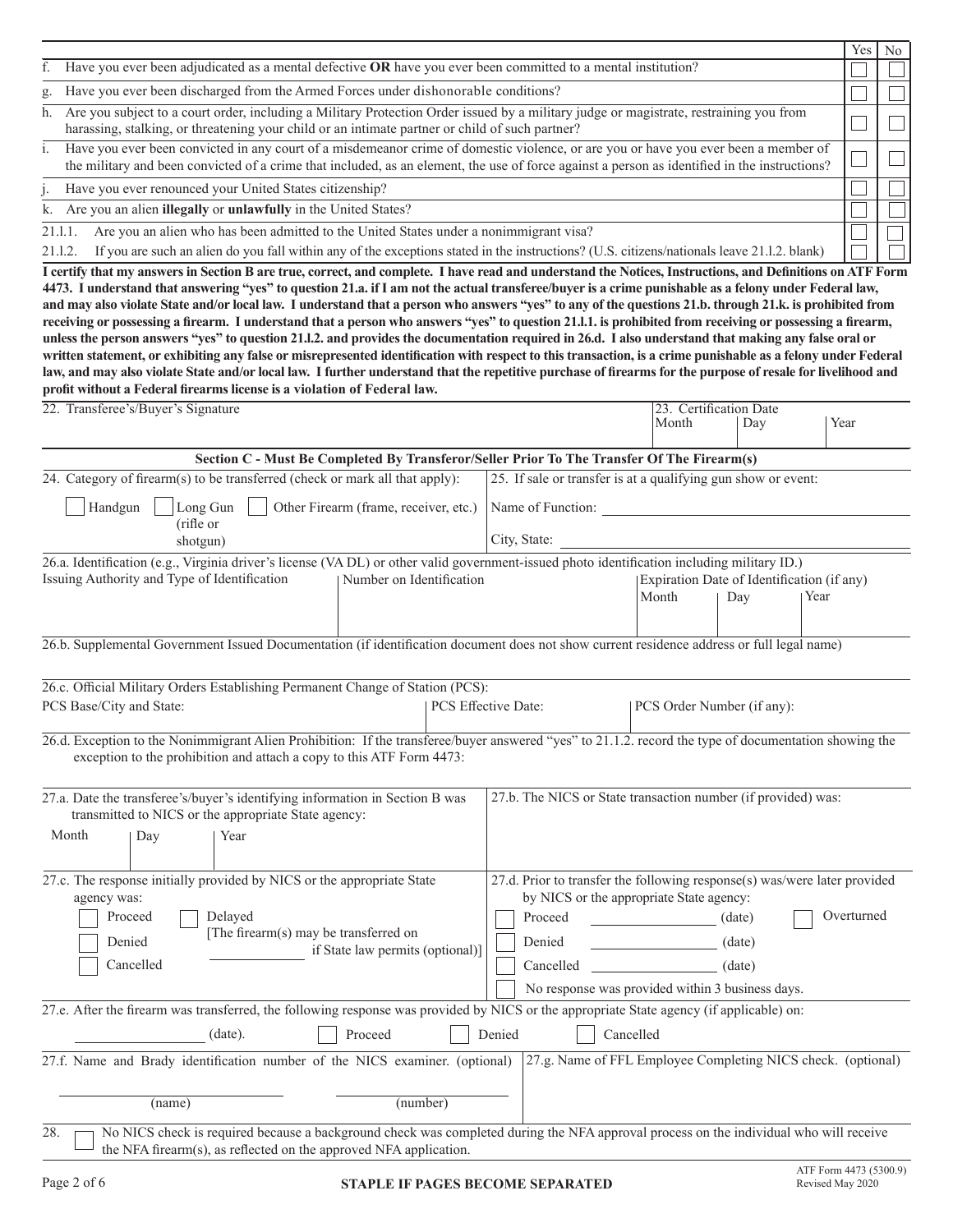| 29.<br>as an exemption to NICS.                                                                                                                                                                                                                                                                                                                                                                                                                                                                                                                                                                                                                                                                                                                                                                                                                                                                                                                                                                                                                                                                                                                                                                                                                                                          |                           |  | No NICS check is required because the transferee/buyer has a valid permit from the State where the transfer is to take place, which qualifies                                                                                                                                                                                                                                                                                                                                                                                                                                                                                                                                                                                                                                                                                                                                                                                                                                                                                                                                                                                                                                                                                                                                            |  |                        |                          |      |  |
|------------------------------------------------------------------------------------------------------------------------------------------------------------------------------------------------------------------------------------------------------------------------------------------------------------------------------------------------------------------------------------------------------------------------------------------------------------------------------------------------------------------------------------------------------------------------------------------------------------------------------------------------------------------------------------------------------------------------------------------------------------------------------------------------------------------------------------------------------------------------------------------------------------------------------------------------------------------------------------------------------------------------------------------------------------------------------------------------------------------------------------------------------------------------------------------------------------------------------------------------------------------------------------------|---------------------------|--|------------------------------------------------------------------------------------------------------------------------------------------------------------------------------------------------------------------------------------------------------------------------------------------------------------------------------------------------------------------------------------------------------------------------------------------------------------------------------------------------------------------------------------------------------------------------------------------------------------------------------------------------------------------------------------------------------------------------------------------------------------------------------------------------------------------------------------------------------------------------------------------------------------------------------------------------------------------------------------------------------------------------------------------------------------------------------------------------------------------------------------------------------------------------------------------------------------------------------------------------------------------------------------------|--|------------------------|--------------------------|------|--|
| Issuing State and Permit Type                                                                                                                                                                                                                                                                                                                                                                                                                                                                                                                                                                                                                                                                                                                                                                                                                                                                                                                                                                                                                                                                                                                                                                                                                                                            | Date of Issuance (if any) |  | Expiration Date (if any)                                                                                                                                                                                                                                                                                                                                                                                                                                                                                                                                                                                                                                                                                                                                                                                                                                                                                                                                                                                                                                                                                                                                                                                                                                                                 |  | Permit Number (if any) |                          |      |  |
|                                                                                                                                                                                                                                                                                                                                                                                                                                                                                                                                                                                                                                                                                                                                                                                                                                                                                                                                                                                                                                                                                                                                                                                                                                                                                          |                           |  | Section D - Must Be Completed Personally By Transferee/Buyer                                                                                                                                                                                                                                                                                                                                                                                                                                                                                                                                                                                                                                                                                                                                                                                                                                                                                                                                                                                                                                                                                                                                                                                                                             |  |                        |                          |      |  |
| If the transfer of the firearm(s) takes place on a different day from the date that the transferee/buyer signed Section B, the transferee/buyer must complete                                                                                                                                                                                                                                                                                                                                                                                                                                                                                                                                                                                                                                                                                                                                                                                                                                                                                                                                                                                                                                                                                                                            |                           |  |                                                                                                                                                                                                                                                                                                                                                                                                                                                                                                                                                                                                                                                                                                                                                                                                                                                                                                                                                                                                                                                                                                                                                                                                                                                                                          |  |                        |                          |      |  |
| Section D immediately prior to the transfer of the firearm(s).                                                                                                                                                                                                                                                                                                                                                                                                                                                                                                                                                                                                                                                                                                                                                                                                                                                                                                                                                                                                                                                                                                                                                                                                                           |                           |  |                                                                                                                                                                                                                                                                                                                                                                                                                                                                                                                                                                                                                                                                                                                                                                                                                                                                                                                                                                                                                                                                                                                                                                                                                                                                                          |  |                        |                          |      |  |
| I certify that all of my responses in Section B of this form are still true, correct, and complete.                                                                                                                                                                                                                                                                                                                                                                                                                                                                                                                                                                                                                                                                                                                                                                                                                                                                                                                                                                                                                                                                                                                                                                                      |                           |  |                                                                                                                                                                                                                                                                                                                                                                                                                                                                                                                                                                                                                                                                                                                                                                                                                                                                                                                                                                                                                                                                                                                                                                                                                                                                                          |  |                        |                          |      |  |
| 30. Transferee's/Buyer's Signature                                                                                                                                                                                                                                                                                                                                                                                                                                                                                                                                                                                                                                                                                                                                                                                                                                                                                                                                                                                                                                                                                                                                                                                                                                                       |                           |  |                                                                                                                                                                                                                                                                                                                                                                                                                                                                                                                                                                                                                                                                                                                                                                                                                                                                                                                                                                                                                                                                                                                                                                                                                                                                                          |  |                        | 31. Recertification Date |      |  |
|                                                                                                                                                                                                                                                                                                                                                                                                                                                                                                                                                                                                                                                                                                                                                                                                                                                                                                                                                                                                                                                                                                                                                                                                                                                                                          |                           |  |                                                                                                                                                                                                                                                                                                                                                                                                                                                                                                                                                                                                                                                                                                                                                                                                                                                                                                                                                                                                                                                                                                                                                                                                                                                                                          |  | Month                  | Day                      | Year |  |
|                                                                                                                                                                                                                                                                                                                                                                                                                                                                                                                                                                                                                                                                                                                                                                                                                                                                                                                                                                                                                                                                                                                                                                                                                                                                                          |                           |  | <b>Section E - Must Be Completed By Transferor/Seller</b>                                                                                                                                                                                                                                                                                                                                                                                                                                                                                                                                                                                                                                                                                                                                                                                                                                                                                                                                                                                                                                                                                                                                                                                                                                |  |                        |                          |      |  |
| 32. For Use by Licensee                                                                                                                                                                                                                                                                                                                                                                                                                                                                                                                                                                                                                                                                                                                                                                                                                                                                                                                                                                                                                                                                                                                                                                                                                                                                  |                           |  | 33. Trade/corporate name and address of transferor/seller and Federal                                                                                                                                                                                                                                                                                                                                                                                                                                                                                                                                                                                                                                                                                                                                                                                                                                                                                                                                                                                                                                                                                                                                                                                                                    |  |                        |                          |      |  |
|                                                                                                                                                                                                                                                                                                                                                                                                                                                                                                                                                                                                                                                                                                                                                                                                                                                                                                                                                                                                                                                                                                                                                                                                                                                                                          |                           |  | Firearm License Number (must contain at least first three and last<br>five digits X-XX-XXXXX; hand stamp may be used)                                                                                                                                                                                                                                                                                                                                                                                                                                                                                                                                                                                                                                                                                                                                                                                                                                                                                                                                                                                                                                                                                                                                                                    |  |                        |                          |      |  |
|                                                                                                                                                                                                                                                                                                                                                                                                                                                                                                                                                                                                                                                                                                                                                                                                                                                                                                                                                                                                                                                                                                                                                                                                                                                                                          |                           |  | The Individual Transferring The Firearm(s) Must Complete Questions 34-36.<br>For Denied/Cancelled Transactions, The Individual Who Completed Section C Must Complete Questions 34-35.                                                                                                                                                                                                                                                                                                                                                                                                                                                                                                                                                                                                                                                                                                                                                                                                                                                                                                                                                                                                                                                                                                    |  |                        |                          |      |  |
| is true, correct, and complete; and (3) this entire transaction record has been completed at the licensed business premises ("licensed premises" includes business<br>temporarily conducted from a qualifying gun show or event in the same State in which the licensed premises is located) unless this transaction has met the<br>requirements of 18 U.S.C. 922(c). Unless this transaction has been denied or cancelled by NICS or State agency, I further certify on the basis of - (1) the<br>transferee's/buyer's responses in Section B (and Section D, if applicable); (2) the verification of the identification recorded in question 26 (and the re-verification at<br>the time of transfer, if Section D was completed); and (3) State or local law applicable to the firearms business—it is my belief that it is not unlawful for me to sell,<br>deliver, transport, or otherwise dispose of the firearm(s) listed on this form to the person identified in Section B.                                                                                                                                                                                                                                                                                                      |                           |  |                                                                                                                                                                                                                                                                                                                                                                                                                                                                                                                                                                                                                                                                                                                                                                                                                                                                                                                                                                                                                                                                                                                                                                                                                                                                                          |  |                        |                          |      |  |
| 34. Transferor's/Seller's Name (please print)                                                                                                                                                                                                                                                                                                                                                                                                                                                                                                                                                                                                                                                                                                                                                                                                                                                                                                                                                                                                                                                                                                                                                                                                                                            |                           |  | 35. Transferor's/Seller's Signature                                                                                                                                                                                                                                                                                                                                                                                                                                                                                                                                                                                                                                                                                                                                                                                                                                                                                                                                                                                                                                                                                                                                                                                                                                                      |  | 36. Date Transferred   |                          |      |  |
|                                                                                                                                                                                                                                                                                                                                                                                                                                                                                                                                                                                                                                                                                                                                                                                                                                                                                                                                                                                                                                                                                                                                                                                                                                                                                          |                           |  |                                                                                                                                                                                                                                                                                                                                                                                                                                                                                                                                                                                                                                                                                                                                                                                                                                                                                                                                                                                                                                                                                                                                                                                                                                                                                          |  | Month                  | Day                      | Year |  |
| REMINDER - By the Close of Business Complete ATF Form 3310.4 for Multiple Sales of Handguns Within 5 Consecutive Business Days                                                                                                                                                                                                                                                                                                                                                                                                                                                                                                                                                                                                                                                                                                                                                                                                                                                                                                                                                                                                                                                                                                                                                           |                           |  |                                                                                                                                                                                                                                                                                                                                                                                                                                                                                                                                                                                                                                                                                                                                                                                                                                                                                                                                                                                                                                                                                                                                                                                                                                                                                          |  |                        |                          |      |  |
| NOTICES, INSTRUCTIONS, AND DEFINITIONS<br>Purpose of the Form: The information and certification on this form are designed<br>so that a person licensed under 18 U.S.C. 923 may determine if he/she may law-<br>fully sell or deliver a firearm to the person identified in Section B, and to alert the<br>transferee/buyer of certain restrictions on the receipt and possession of firearms. The<br>transferor/seller of a firearm must determine the lawfulness of the transaction and<br>maintain proper records of the transaction. Consequently, the transferor/seller must<br>be familiar with the provisions of 18 U.S.C. 921-931 and the regulations in 27 CFR<br>Parts 478 and 479. In determining the lawfulness of the sale or delivery of a rifle<br>or shotgun to a resident of another State, the transferor/seller is presumed to know<br>the applicable State laws and published ordinances in both the transferor's/seller's<br>State and the transferee's/buyer's State. (See State Laws and Published Ordinances<br>-Firearms (ATF Electronic Publication 5300.5) on https://www.atf.gov/.)<br>Generally, ATF Form 4473 must be completed at the licensed business premises<br>when a firearm is transferred over-the-counter. Federal law, 18 U.S.C. 922(c), allows |                           |  | FORMS 4473 FOR DENIED/CANCELLED TRANSFERS MUST BE RETAINED:<br>If the transfer of a firearm is denied/cancelled by NICS, or if for any other reason<br>the transfer is not completed after a NICS check is initiated, the licensee must retain<br>the ATF Form 4473 in his/her records for at least 5 years. Forms 4473 with respect<br>to which a sale, delivery, or transfer did not take place shall be separately retained<br>in alphabetical (by name of transferee) or chronological (by date of transferee's<br>certification) order.<br>If the transferor/seller or the transferee/buyer discovers that an ATF Form 4473 is<br>incomplete or improperly completed after the firearm has been transferred, and the<br>transferor/seller or the transferee/buyer wishes to correct the omission(s) or<br>error(s), photocopy the inaccurate form and make any necessary additions or<br>revisions to the photocopy. The transferor/seller should only make changes to<br>Sections A, C, and E. The transferee/buyer should only make changes to Sections B<br>and D. Whoever made the changes should initial and date the changes. The<br>corrected photocopy should be attached to the original Form 4473 and retained as<br>part of the transferor's/seller's permanent records. |  |                        |                          |      |  |
| a licensed importer, manufacturer, or dealer to sell a firearm to a nonlicensee who                                                                                                                                                                                                                                                                                                                                                                                                                                                                                                                                                                                                                                                                                                                                                                                                                                                                                                                                                                                                                                                                                                                                                                                                      |                           |  | <b>Section A</b>                                                                                                                                                                                                                                                                                                                                                                                                                                                                                                                                                                                                                                                                                                                                                                                                                                                                                                                                                                                                                                                                                                                                                                                                                                                                         |  |                        |                          |      |  |
| does not appear in person at the licensee's business premises only if the transferee/<br>buyer meets certain requirements. These requirements are set forth in section 922(c),                                                                                                                                                                                                                                                                                                                                                                                                                                                                                                                                                                                                                                                                                                                                                                                                                                                                                                                                                                                                                                                                                                           |                           |  |                                                                                                                                                                                                                                                                                                                                                                                                                                                                                                                                                                                                                                                                                                                                                                                                                                                                                                                                                                                                                                                                                                                                                                                                                                                                                          |  |                        |                          |      |  |
| 27 CFR 478.96(b), and ATF Procedure 2013-2 (or subsequent update).                                                                                                                                                                                                                                                                                                                                                                                                                                                                                                                                                                                                                                                                                                                                                                                                                                                                                                                                                                                                                                                                                                                                                                                                                       |                           |  | Questions 1-6. Firearm(s) Description: These blocks must be completed with the<br>firearm(s) information. All firearms manufactured after 1968 by Federal firearms                                                                                                                                                                                                                                                                                                                                                                                                                                                                                                                                                                                                                                                                                                                                                                                                                                                                                                                                                                                                                                                                                                                       |  |                        |                          |      |  |

make the completed, original ATF Form 4473 (which includes the Notices, General is legally not marked with a serial number (i.e. pre-1968); you instructions, and Definitions), and any supporting documents, part of his/her Instructions, and Definitions), and any supporting documents, part of his/her permanent records. Such Forms 4473 must be retained for at least 20 years and after that period may be submitted to ATF. Filing may be chronological (by date of If more than three firearms are involved in a transaction, please provide the disposition), alphabetical (by name of purchaser), or numeric disposition), alphabetical (by name of purchaser), or numerical (by transaction serial number), as long as all of the transferor 's/seller's completed Forms 4473 are filed in the same manner. **attached to this ATF Form 4473.** 

After the transferor/seller has completed the firearms transaction, he/she must<br>make the completed, original ATF Form 4473 (which includes the Notices, General is legally not marked with a serial number (i.e. pre-1968); yo

Transaction Record Continuation Sheet. The completed Form 5300.9A must be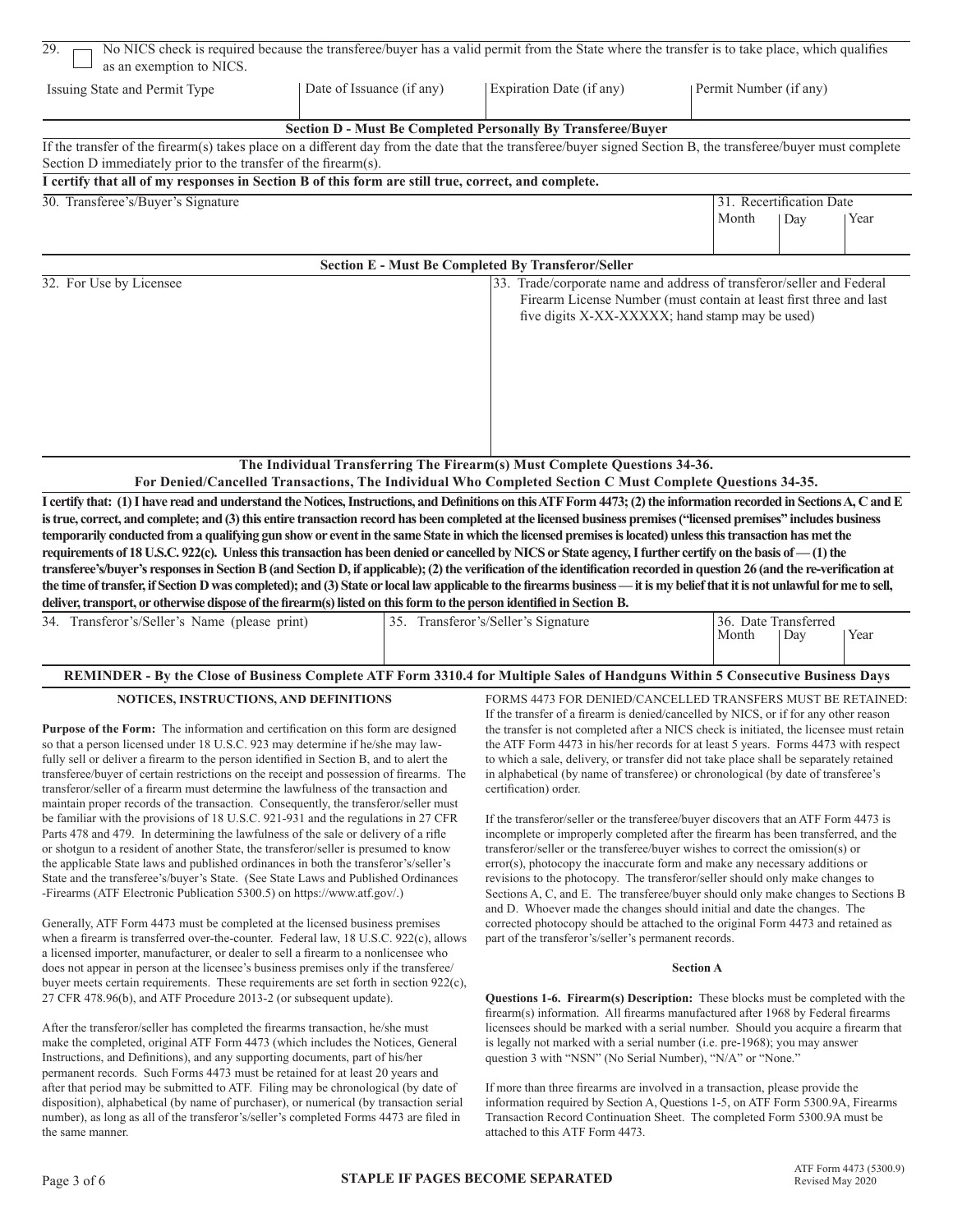**Types of firearms include, but are not limited to**: pistol, revolver, rifle, shotgun, affiliation or community attachment; (2) Asian - A person having origins in any receiver, frame, and firearms that are neither handguns nor long guns (rifles or of the original peoples of the Far East, Southeast Asia, or the Indian subcontinent grip firearm) or NFA firearms (machinegun, silencer, short-barreled shotgun, short- the Philippine Islands, Thailand, and Vietnam; (3) Black or African American - A

form after the transferor/seller has signed and dated it. A transferee/buyer who wishes origins in any of the original peoples of Europe, the Middle East, or North Africa. to acquire additional firearms after the transferor/seller has signed and dated the form Select the closest representation for any other race or ethnicity that does not fall must complete a new ATF Form 4473 and undergo a must complete a new ATF Form 4473 and undergo a new NICS check.

**Question 8. Private Party Transfer:** Check this box if the licensee is facilitating **Question 20. U.S.-issued Alien Number or Admission Number:** U.S.-issued the sale or transfer of a firearm between private unlicensed individuals in accordance alien and admission numbers may be found on the following U.S. Department of with ATF Procedure 2017-1. This will assist the licensee by documenting which Homeland Security documents: Legal Resident Card or Employment Authorization transaction records correspond with private party transfers, and wh transaction records correspond with private party transfers, and why there may be no

The transferee/buyer must personally complete Section B of this form and certify otherwise acquiring the firearm for him/herself. (e.g., redeeming the firearm from (sign and date) that the answers are true, correct, and complete. However, if the pawn, retrieving it from consignment, firearm raffle winner). A person is also the transferee/buyer is unable to read and/or write, the answ may be completed by another person, excluding the transferor/seller. Two persons fide gift for a third party. A gift is not bona fide if another person offered or gave (other than the transferor/seller) must then sign as witnesses to the transferee's/ the person completing this form money, service(s), or item(s) of value to acquire<br>buyer's answers and signature/certification in question

When the transferee/buyer of a firearm is a corporation, company, association, partnership, or other such business entity, an officer authorized to act on behalf EXAMPLES: Mr. Smith asks Mr. Jones to purchase a firearm for Mr. Smith (who of the business must complete Section B of the form with his/her personal information, sign may or may not be prohibited). Mr. Smith gives Mr. Jones the money for the firearm.<br>Section B, and attach a written statement, exe Section B, and attach a written statement, executed under penalties of perjury, stating: (A) the firearm is being acquired for the use of and will be the property of that answer "no" to question 21.a. The licensee may not transfer the firearm to Mr. business entity; and (B) the name and address of that business entity. Jones. However, if Mr. Brown buys the firearm with his own money to give to Mr.

illegible, the transferor/seller must print the transferee's/buyer's name above the question 21.a. However, the transferor/seller may not transfer a firearm to any name written by the transferee/buyer. person he/she knows or has reasonable cause to believe is prohibited under 18

**Question 10. Current Residence Address:** A rural route (RR) may be accepted legal residence address. the shipment, transportation, receipt, or possession in or affecting interstate

If the transferee/buyer is a member of the Armed Forces on active duty, his/her State including a general court-martial, State or local court, or any other crime, punishable of residence is the State in which his/her permanent duty station is located. If the by imprisonment for a term exceeding one year; is a fugitive from justice; is an service member is acquiring a firearm in a State where his/her permanent duty<br>station is located, but resides in a different State, the transferee/buyer must list both drug, or any other controlled substance; has been adju his/her permanent duty station address and residence address. If the or has been committed to a mental institution; has been discharged from the Armed transferee/buyer has two States of residence, the transferee/buyer should list his/her Forces under dishonorable conditions; is subject to certain restraining orders; current residence address (e.g., if the transferee/buyer is purchasing a firearm while convicted of a misdemeanor crime of domestic violence under Federal, including a staying at his/her weekend home in State X, list the address in State X). general court-martial, State or Tribal law; has renounced his/her U.S. citizenship; is

**Question 14. Sex:** Individuals with neither male nor female on their identification a nonimmigrant visa. Furthermore, section 922(n) prohibits the shipment, document(s) should check Non-Binary. transportation, or receipt

**Question 17. Unique Personal Identification Number (UPIN) or Appeals** court-martial, State or local court, or any other crime, punishable by imprisonment<br>**Management Database Identification (AMD ID):** For transferees/buye approved to have information maintained about them in the FBI NICS Voluntary verified by a prosecutor. Appeal File, NICS will provide them with a UPIN, which the transferee/buyer should record in question 17. The AMD ID is a number that will be provided to an<br>appellant on certain types of overturned appeals and should also be recorded in<br>question 17. The transferor/seller should provide the UPIN/AM conducting background checks through the NICS or the State POC.

during the background check process and can assist with criminal investigations.

South or Central American, or other Spanish culture or origin, regardless of race, are

North and South America (including Central America), and who maintains a tribal

shotguns), such as firearms having a pistol grip that expel a shotgun shell (pistol including, for example, Cambodia, China, India, Japan, Korea, Malaysia, Pakistan, barreled rifle, destructive device, or "any other weapon"). person having origins in any of the Black racial groups of Africa; (4) Native Hawaiian or Other Pacific Islander - A person having origins in any of the original peoples of Additional firearms purchases by the same transferee/buyer may not be added to the Hawaii, Guam, Samoa, or other Pacific Islands; and/or (5) White - A person having

corresponding A&D entries when the transfer did not proceed because it was denied, Additional information can be obtained from www.cbp.gov. If you are a U.S. citizen delayed, or cancelled.<br>
or U.S. national, the response t or U.S. national, the response to this question should be left blank.

> **Section B Question 21.a. Actual Transferee/Buyer:** For purposes of this form, a person is the actual transferee/buyer if he/she is purchasing the firearm for him/herself or actual transferee/buyer if he/she is legitimately purchasing the firearm as a bona the firearm for him/her, or if the other person is prohibited by law from receiving or possessing the firearm.

Black as a gift (with no service or tangible thing of value provided by Mr. Black), **Question 9. Transferee's/Buyers Full Name:** If the transferee's/buyer's name is Mr. Brown is the actual transferee/buyer of the firearm and should answer "yes" to U.S.C. 922(g), (h), (n), or (x).

provided the transferee/buyer lives in a State or locality where it is considered a **Questions 21.b. - 21.l. Prohibited Persons:** Generally, 18 U.S.C. 922(g) prohibits commerce of a firearm by one who: has been convicted of a felony in any Federal, drug, or any other controlled substance; has been adjudicated as a mental defective an alien illegally in the United States or an alien admitted to the United States under transportation, or receipt in or affecting interstate commerce of a firearm by one who is under indictment or information for a felony in any Federal, including a general for a term exceeding one year. An information is a formal accusation of a crime

**Questions 18.a. and 18.b. Ethnicity and Race:** Federal regulations (27 CFR<br>478.124(c)(1)) require licensees to obtain the race of the transferee/buyer. This<br>information helps the FBI and/or State POC make or rule out pote

EXCEPTION**:** A person is not prohibited from receiving or possessing a firearm Ethnicity refers to a person's heritage. Persons of Cuban, Mexican, Puerto Rican, if that person: (1) has been convicted of any Federal or State offense pertaining to<br>South or Central American, or other Spanish culture or considered Hispanic or Latino. relating to the regulation of business practices; (2) has been convicted of a State mis-<br>considered Hispanic or Latino. demeanor punishable by imprisonment of two years or less; or (3) following convic-Race - one or more of the following responses must be selected: (1) American tion of a felony or other crime for which the judge could have imprisoned the person Indian or Alaska Native - A person having origins in any of Indian or Alaska Native - A person having origins in any of the original peoples of for more than one year, or a misdemeanor crime of domestic violence, has received a<br>North and South America (including Central America), a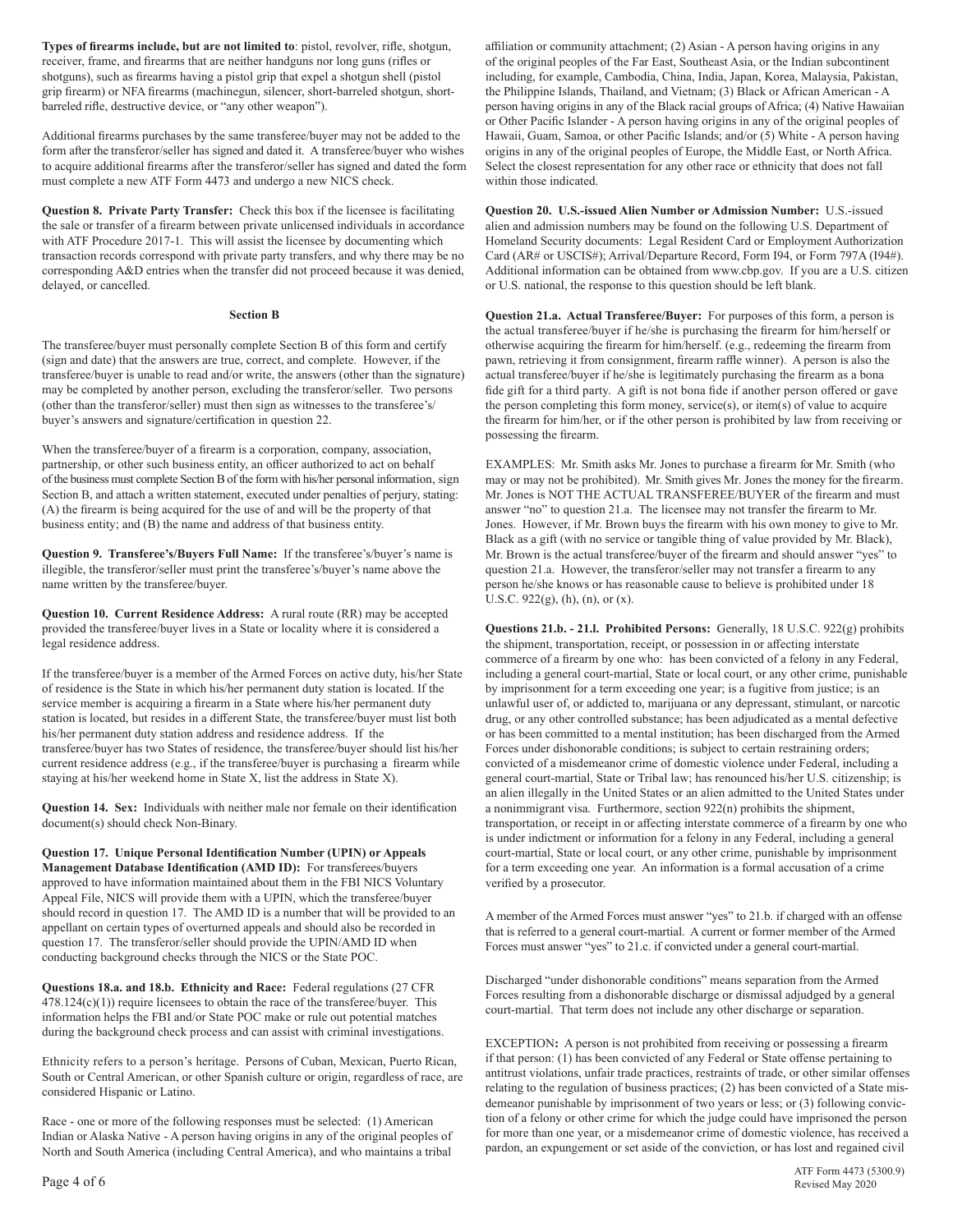to avoid prosecution for a felony or a misdemeanor; or any person who leaves the State to avoid giving testimony in any criminal proceeding. The term also includes person and who leaves the State of prosecution. the Uniform Code of Military Justice that included, as an element, the use of force

board, commission, or other lawful authority that a person, as a result of marked subnormal intelligence, or mental illness, incompetency, condition, or disease: (1) is a danger to himself or to others; or (2) lacks the mental capacity to contract or man- **Question 21.l. Immigration Status:** An alien admitted to the United States under age his own affairs. This term shall include: (1) a finding of insanity by a court in a nonimmigrant visa includes, among others, persons visiting the United States tem-<br>a criminal case; and (2) those persons found incompe guilty by reason of lack of mental responsibility. These abroad, and certain temporary foreign workers. These aliens must answer

institution by a court, board, commission, or other lawful authority. The term Permanent resident aliens and aliens legally admitted to the United States pursuant includes a commitment to a mental institution involuntarily includes a commitment to a mental institution involuntarily. The term includes com-<br>mitment or wisa requirements may answer "no" to this question, leave 21.1.2 blank and are not<br>mitment for mental defectiveness or mental i mitment for mental defectiveness or mental illness. It also includes commitments for visa requirements may answer "no" to this question, leave 21.1.2 blank other reasons, such as for drug use. The term does not include a p other reasons, such as for drug use. The term does not include a person in a mental institution for observation or a voluntary admission to a mental institution.

who has been adjudicated as a mental defective or committed to a mental institu-<br>tion in a State proceeding is not prohibited by the adjudication or commitment if<br>tention, and labor to dealing in firearms as a regular cour tion in a State proceeding is not prohibited by the adjudication or commitment if the person has been granted relief by the adjudicating/committing State pursuant the principal objective of livelihood and profit through the repetitive purchase and<br>to a qualifying mental health relief from disabilities p to a qualifying mental health relief from disabilities program. Also, a person who<br>has been adjudicated as a mental defective or committed to a mental institution by sales, exchanges, or purchases of firearms for the enhan has been adjudicated as a mental defective or committed to a mental institution by sales, exchanges, or purchases of firearms for the enhancement of a personal collec-<br>a department or agency of Eederal Government is not pr a department or agency of Federal Government is not prohibited by the adjudication or commitment if either: (a) the person's adjudication or commitment was set aside or expunged by the adjudicating/committing agency; (b) the person has been **Section C** fully released or discharged from all mandatory treatment, supervision, or monitoring by the agency; (c) the person was found by the agency to no longer suffer from **Question 24. Category of Firearm(s):** "Other" refers to frames, receivers, and the mental health condition that served as the basis of the the mental health condition that served as the basis of the initial adjudication/com-<br>mitment; (d) the adjudication or commitment, respectively, is based solely on a<br>medical finding of disability, without an opportunity fo commission, or other lawful authority, and the person has not been adjudicated as a

**Question 21.h. Qualifying Restraining Orders:** Under 18 U.S.C. 922, firearms<br>may not be sold to or received by persons subject to a court order that: (A) was is-<br>sued after a hearing which the person received actual noti ty to participate in; (B) restrains such person from harassing, stalking, or threatening<br>an intimate partner or child of such intimate partner or person, or engaging in other<br>conduct that would place an intimate partner in against such intimate partner or child that would reasonably be expected to cause bodily injury. An "intimate partner" of a person is: the spouse or former spouse of **Question 26.a. Identification:** Before a licensee may sell or deliver a firearm to a heaven the parent of a child of the person. or an in the person, the parent of a child of the person, or an individual who cohabitates or has cohabitated with the person. the transferee/buyer. The transferee/buyer must provide a valid government-issued

**Question 21.i. Misdemeanor Crime of Domestic Violence:** A Federal, including a buyer's name, residence address, and date of birth. A driver's license or an general court-martial, State, local, or tribal offense that is a physical force, or the threatened use of a deadly weapon, committed by a current or former spouse, parent, or guardian of the victim, by a person with whom the victim Identification documents such as a driver's license or identification card issued with shares a child in common, by a person who is cohabitating with, or has cohabited binary, non-binary, or no sex designation may be used as an identification document.<br>With the victim as a spouse parent or quardian or by a p with the victim as a spouse, parent, or guardian, or by a person similarly situated to

rights (the right to vote, sit on a jury, and hold public office) in the jurisdiction in a spouse, parent, or guardian of the victim. The term includes all misdemeanors that which the conviction occurred, AND the law of the convicting jurisdiction does not have as an element the use or attempted use of physical force or the threatened use of prohibit the person from receiving or possessing firearms. Person subject to any of a deadly weapon (e.g., assault and battery), if the offense is committed by one of the these exceptions, or who received relief from disabilities under 18 U.S.C. 925(c), defined parties. (See Exception to 21.b. - 21.l.) A person who has been convicted of should answer "no" to the applicable question. **a** misdemeanor crime of domestic violence also is not prohibited unless: (1) the person was represented by a lawyer or gave up the right to a lawyer; or (2) if the person **Question 21.d. Fugitive from Justice:** Any person who has fled from any State was entitled to a jury, was tried by a jury, or gave up the right to a jury trial. Persons to avoid prosecution for a felony or a misdemeanor:

any person who knows that misdemeanor or felony charges are pending against such A current or former member of the military who has been convicted of a violation of against a person as identified in the instructions under question 21.i. must answer **Question 21.f. Adjudicated as a Mental Defective:** A determination by a court, "yes" to this question. This may include a qualifying offense that was referred to a heard commission or other lawful authority that a person

porarily for business or pleasure, persons studying in the United States who maintain a "yes" to this question and provide the additional documentation as required under **Committed to a Mental Institution:** A formal commitment of a person to a mental question 26.d.to establish they are excepted from the nonimmigrant alien prohibition.

**Question 22. Transferee/Buyer Certification:** Under 18 U.S.C. 922(a)(1), it is un-EXCEPTION: Under the NICS Improvement Amendments Act of 2007, a person lawful for a person to engage in the business of dealing in firearms without a license.<br>Who has been adjudicated as a mental defective or committed to

mental defective consistent with section 922(g)(4) of title 18, United States Code;<br>or (e) the person was granted relief from the adjudicating/committing agency pursu-<br>an adjudication or commitment by a Federal department

photo identification document to the transferor/seller that contains the transferee's/

for question 26.b. Supplemental Documentation.